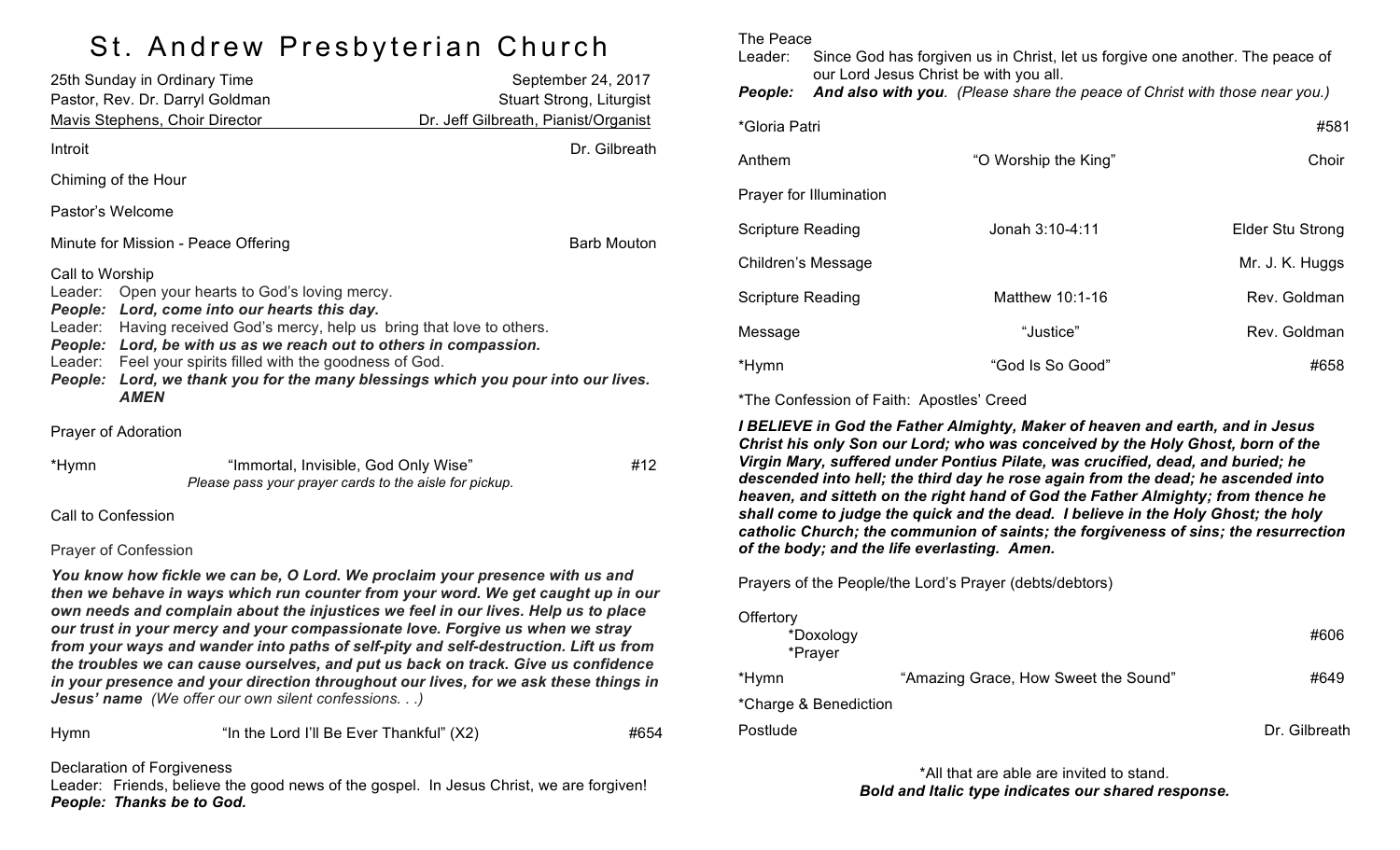#### *To Our Visitors & Guests:*

**Welcome!** It is a blessing to have you in worship with us today! We invite you to consider membership in St. Andrew Presbyterian Church. The pastor and elders will be available following the service to answer any questions you may have. If you are a first time visitor, we would like to take you to lunch, so don't run out on us. *There is a place for you here. We are delighted to have you with us today!*

| St. Andrew Elders & Ministry Teams 2017 | Chairperson |
|-----------------------------------------|-------------|
|                                         |             |
|                                         |             |
|                                         |             |
|                                         |             |
|                                         |             |
|                                         |             |
|                                         |             |
|                                         |             |
|                                         |             |
|                                         |             |

**Wednesday Activities** 4:30 PM Member Care Meeting 6:00 PM Potluck Supper 6:30 PM Classes for all ages 7:30 PM Choir Rehearsal

# Wel come to



September 24, 2017 - 10:00 a.m.

Rev. Dr. Darryl Goldman Darrylgoldman@gmail.com 3310 Danville Rd. SW Decatur, AL 35603 *256-355-6310 or (256) 520-1771 churchoffice@standrewdecatur.org* www.standrewdecatur.org